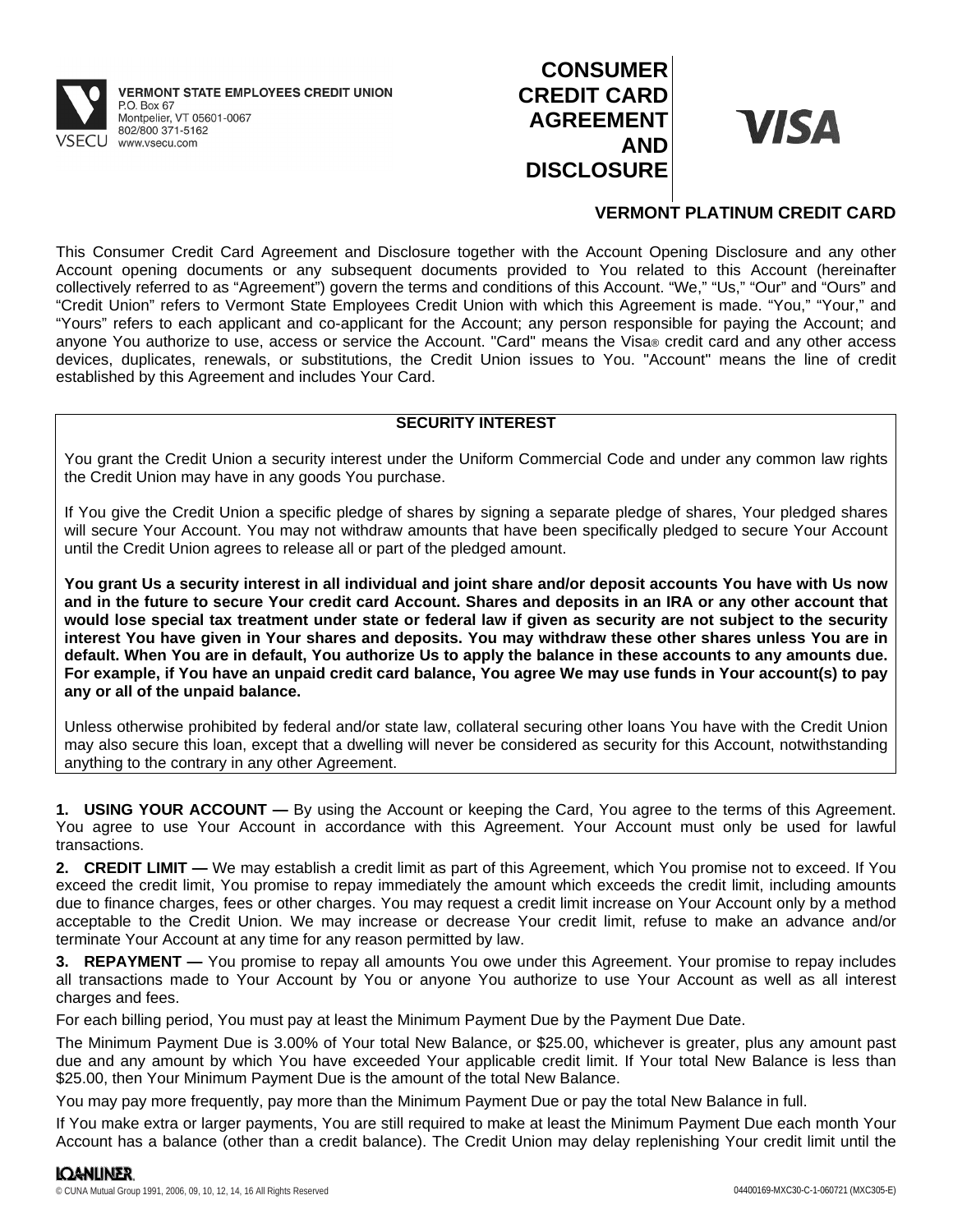date the payment is posted or the Credit Union confirms the payment has cleared. Payments are due by 5:00 p.m. EST, Monday through Friday (except holidays) via mail at the address on Your statement, in person or online. Payments received after 5:00 p.m. EST, or those received on a non-business day or via mail slot at the Credit Union are applied on the next business day.

Your payment of the required Minimum Payment Due may be applied to what You owe the Credit Union in any manner the Credit Union chooses, as permitted by applicable law. If You make a payment in excess of the required Minimum Payment Due, the Credit Union will allocate the excess amount first to the balance with the highest annual percentage rate ("APR") and any remaining portion to the other balances in descending order based on applicable APR, unless otherwise prescribed by applicable law. We may accept checks marked "payment in full" or with words of similar effect without losing any of Our rights to collect the full balance of Your Account with Us.

**4. INTEREST AND FINANCE CHARGES —** We will begin charging You interest on purchases on the date the transaction is posted to Your Account. We will begin charging You interest on cash advances and balance transfers on the date of the transaction or the first day of the billing cycle in which the transaction is posted to Your Account, whichever is later (transaction date). However, We will not charge You any interest on new purchases if Your Account had a zero or credit balance at the beginning of that billing cycle, or You paid the entire new balance on the previous cycle's billing statement by the Payment Due Date of that statement. To avoid an additional finance charge on the balance of purchases, You must pay the entire new balance on the billing statement by the Payment Due Date of that statement.

## **How We Calculate Your Balance:**

Interest charges on Your Account are calculated separately for purchases, balance transfers and cash advances ("Transaction Type"). We figure the interest charge for each Transaction Type by applying the periodic rate to each corresponding "average daily balance." To get the "average daily balance" for a Transaction Type We take the beginning balance for that Transaction Type each day, add any new transactions of that type, and subtract any unpaid interest or other finance charges and any applicable payments or credits. This gives Us the daily balance for each Transaction Type. Then, for each Transaction Type, We add up all the daily balances for the billing cycle and divide each total by the number of days in the billing cycle. This gives Us the "average daily balance" for each Transaction Type.

**5. FEES —** In addition to the periodic rate, additional fees may be imposed on Your Account. If applicable to Your Account, the fee amounts and explanations are disclosed on the Account Opening Disclosure accompanying this Agreement.

**6. FOREIGN TRANSACTIONS —** Purchases and cash advances made in foreign currencies will be debited from Your Account in U.S. dollars. The exchange rate between the transaction currency and the billing currency used for processing international transactions is a rate selected by Visa from a range of rates available in wholesale currency markets for the applicable transaction date, which rate may vary from the rate Visa itself receives, or the rate mandated by the government or governing body in effect for the applicable transaction date. The exchange rate used on the transaction date may differ from the rate that would have been used on the processing date or cardholder statement posting date.

A fee (finance charge), calculated in U.S. dollars, will be imposed on all foreign transactions, including purchases, cash advances, and credits to Your Account. A foreign transaction is any transaction that You complete or a merchant completes on Your Card outside of the United States, with the exception of U.S. military bases, U.S. territories, U.S. embassies, or U.S. consulates. Transactions completed by merchants outside of the United States are considered foreign transactions, regardless of whether You are located inside or outside the United States at the time of the transaction. The Foreign Transaction Fee is set forth on the Account Opening Disclosure accompanying this Agreement.

**7. AUTHORIZATIONS —** We do not guarantee authorization of a transaction, either by Us or by a third party, even if You have sufficient credit available. You agree that We will not be liable for failing to give an authorization. We also reserve the right to limit the number of transactions that may be approved in one day. We reserve the right to deny certain transactions for any reason and at Our sole discretion, including for default, suspected fraudulent or unlawful activity, internet gambling or any indication of increased risk related to the transaction or the Account. You agree that We have no requirement to notify You of the specific reason We denied a transaction. If We detect unusual or suspicious activity, We may suspend Your credit privileges until We can verify the activity, or We may close the Account.

**8. INFORMATION UPDATING SERVICE AND AUTHORIZATIONS —** If You have authorized a merchant to bill charges to Your Card on a recurring basis, it is Your responsibility to notify the merchant in the event Your Card is replaced, Your Account information (such as Card number or expiration date) changes, or Your Account is closed. However, if Your Card is replaced or Your Account information changes, You authorize Us, without obligation on Our part, to provide the updated Account information to the merchant in order to permit the merchant to bill recurring charges to Your Card. You authorize Us to apply such recurring charges to Your Card until You notify Us that You have revoked authorization for the charges to Your Card.

Your Card is automatically enrolled in an information updating service. Through this service, Your updated Account information (such as Card number or expiration date) may be shared with participating merchants to facilitate continued recurring charges. Updates are not guaranteed before Your next payment to a merchant is due. You are responsible for making direct payment until recurring charges resume. To revoke Your authorization allowing Us to provide updated Account information to a merchant, please contact Us.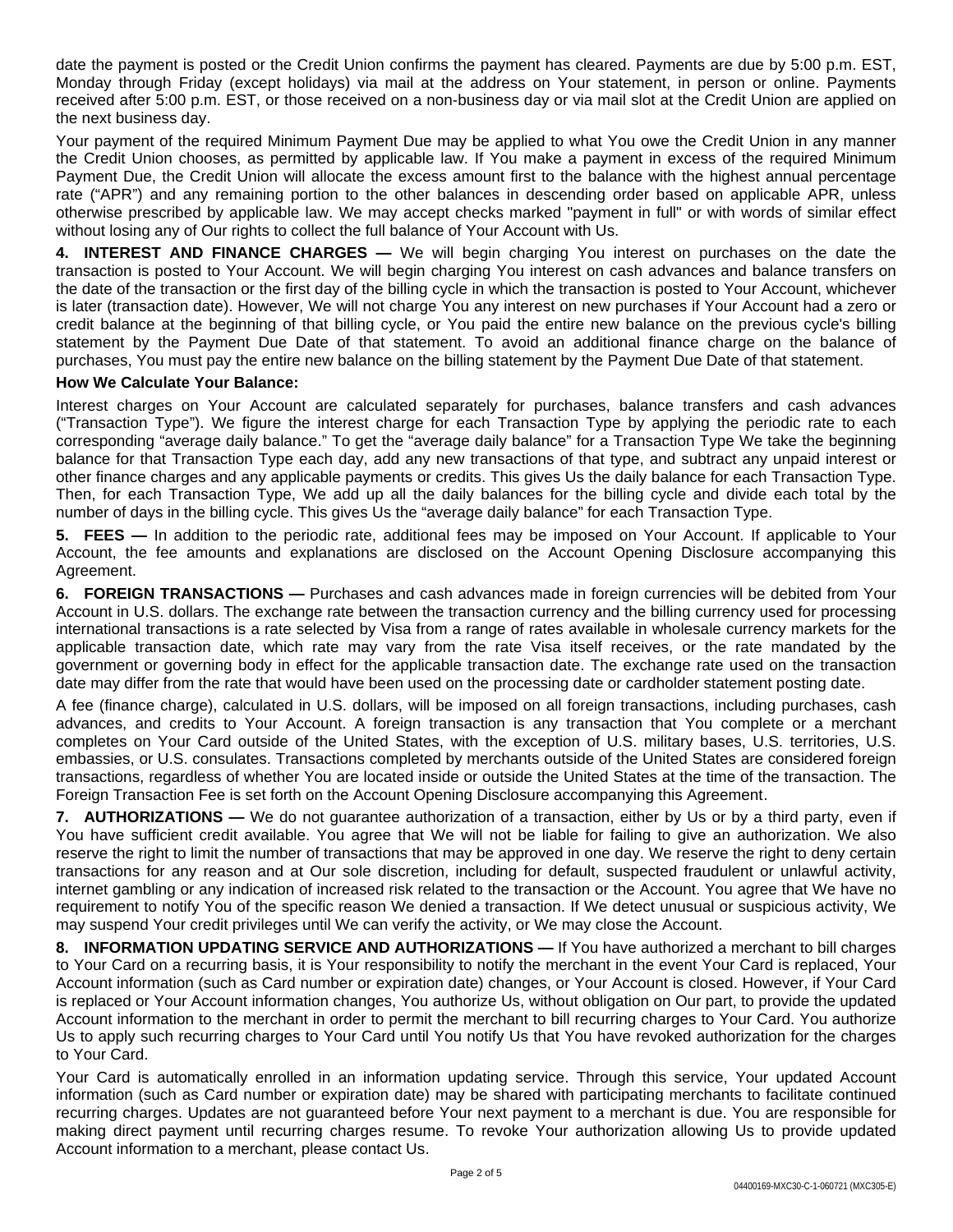**9. PREAUTHORIZED CHARGES —** We may suspend preauthorized recurring charges with merchants if, for example, Your Card is lost or stolen, You default, or We change Your Account for any reason. If preauthorized recurring charges are suspended, You are responsible for making direct payment for such charges until You contact the merchant to reinstate recurring charges.

**10. DEFAULT —** You will be in default under this Agreement if You fail to pay the Minimum Payment Due by its Payment Due Date; pay by a check or similar instrument that is not honored or that We must return because it cannot be processed; pay by automatic debit that is returned unpaid; make any false or misleading statements in any credit application or credit update; file for bankruptcy; or die. You will also be in default if You fail to comply with the terms of this Agreement or any other Agreement You have with Us.

If You default, We may close Your Account and require You to pay any unpaid balance immediately, subject to applicable law. In this Agreement and on Your Credit Card Application, You gave Us a security interest in all individual or joint share and/or deposit accounts with the Credit Union and authorized Us, if You defaulted, to apply the balance in these accounts to any amounts due. You agree We may rely on Your agreement and authorization to, upon Your default, apply any balance to any amounts due on Your Account.

**11. LIABILITY FOR UNAUTHORIZED USE-LOST/STOLEN CARD NOTIFICATION —** If You notice the loss or theft of Your credit card or a possible unauthorized use of Your Card, You should write to Us immediately at P.O. Box 31281, Tampa, FL, 33631-3281 or call Us at (866) 583-5178, seven days a week 24 hours a day.

You will not be liable for any unauthorized use that occurs after You notify Us. You may, however, be liable for unauthorized use that occurs before Your notice to Us. You will have no liability for unauthorized use unless You are found to be fraudulent or negligent in the handling of Your Account or Card. In any case, Your liability for unauthorized transactions will not exceed \$50.

**Fraud Protection.** We may temporarily block Your Card, without advance notice, if charges appear to be suspicious. To ensure You have access to Your Card while traveling, call (800) 371-5162 to let Us know where You are traveling and the duration of Your trip.

**12. CHANGING OR TERMINATING YOUR ACCOUNT —** As permitted by law, the Credit Union may change the terms of this Agreement and any attached Disclosure from time to time. Notice of any change will be given in accordance with applicable law. To the extent permitted by law, changes to the Agreement may apply to Your existing account balance as well as to future transactions.

**Inactivity.** We reserve the right to terminate the Account if there are no transactions in one (1) year.

**Non-Activation.** If Your Account is not activated within 60 days, we reserve the right to cancel the Account.

**Arizona, California, Idaho, Louisiana, New Mexico, Nevada, Texas, Washington, and Wisconsin Residents -** Either You, Your spouse or the Credit Union may terminate this Agreement at any time, but termination by You, Your spouse or the Credit Union will not affect Your obligation to pay the account balance plus any finance and other charges You or Your spouse owe under this Agreement. Your obligation to pay the account balance plus any finance and other charges You owe under this agreement are subject to all applicable laws and regulations regarding repayment requirements. The Card or Cards You receive remain the property of the Credit Union and You must recover and surrender to the Credit Union all Cards upon request or upon termination of this Agreement whether by You or the Credit Union.

**Residents of all other states -** Either You or the Credit Union may terminate this Agreement at any time, but termination by You or the Credit Union will not affect Your obligation to pay the account balance plus any finance and other charges You owe under this Agreement. Your obligation to pay the account balance plus any finance and other charges You owe under this agreement are subject to all applicable laws and regulations regarding repayment requirements. The Card or Cards You receive remain the property of the Credit Union and You must recover and surrender to the Credit Union all Cards upon request or upon termination of this Agreement whether by You or the Credit Union.

**13. AUTHORIZED USERS —** Upon Your request, We may issue additional Cards for authorized users that You designate. You must notify Us in writing of any termination of an authorized user's right to access Your Account. Your notice must include the name of the authorized user and Your Account number and/or any subaccount number issued to the authorized user along with the authorized user's Card and any convenience or other access checks issued to the authorized user. If You cannot return the authorized user's Card or access checks and if You request Your Account to be closed, We will close Your Account and You may apply for a new Account. Alternatively, We may, at Our sole discretion, issue You a new Account number and a new Card.

**14. CREDIT REPORTS —** You authorize the Credit Union to obtain credit reports and any other information We may need to verify Your identity and use of the Account when opening Your Account and for any update, increase, renewal, extension, collection, or review of Your Account. You authorize the Credit Union to disclose information regarding Your Account to credit bureaus and creditors who inquire about Your credit standing.

**15. JOINT ACCOUNTS —** If this is a joint Account, each of You will be individually and jointly responsible for paying all amounts owed under this Agreement. This means that the Credit Union can require any one of You individually to repay the entire amount owed under this Agreement. Each of You authorizes the other(s) to make transactions on the Account individually. Any one of You may terminate the Account and the termination will be effective as to all of You.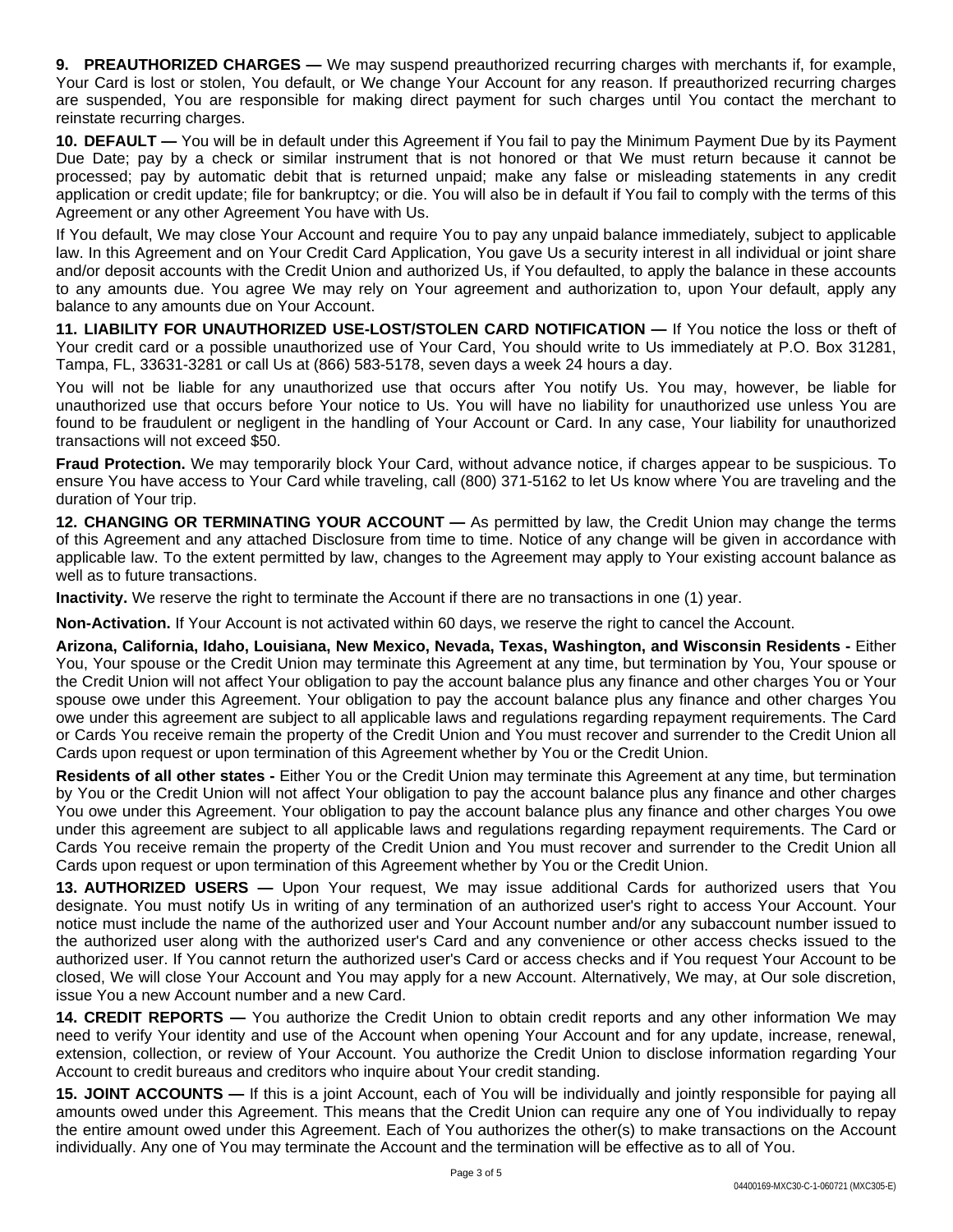**16. EFFECT OF AGREEMENT —** This Agreement is the contract which applies to all transactions on Your Account even though the sales, cash advances, credit or other slips You sign or receive may contain different terms.

**17. SEVERABILITY AND FINAL EXPRESSION —** This Agreement is the final expression of the terms and conditions of Your Account. This written Agreement may not be contradicted by evidence of any alleged oral Agreement. Should any part of this Agreement be found to be invalid or unenforceable, all other parts of this Agreement shall remain in effect and fully enforceable to the fullest extent possible under this Agreement.

**18. ILLEGAL TRANSACTIONS PROHIBITED —** You agree that You will not use Your Card for any transaction, including any type of electronic gambling transaction through the Internet, that is illegal under applicable federal, state, or local law.

Even if You use Your Card for an illegal transaction, You will be responsible for all amounts and charges incurred in connection with the transaction. This paragraph shall not be interpreted as permitting or authorizing any transaction that is illegal.

**19. APPLICABLE LAW —** The terms and enforcement of this Agreement shall be governed by federal law and the law of Vermont.

**20. ENFORCING THIS AGREEMENT —** We can delay in enforcing or fail to enforce any of Our rights under this Agreement without losing them.

**21. COLLECTION COSTS —** If We refer collection of Your Account to a lawyer who is not Our salaried employee, You are liable for any reasonable attorney's fees We incur, plus the costs and expenses of any legal action, as further disclosed on this Agreement, or to the extent allowed by law.

**22. ASSIGNMENT —** We may assign any or all of Our rights and obligations under this Agreement to a third party.

**23. CALIFORNIA RESIDENTS —** A married applicant may apply for a separate Account. Applicants: 1) may, after credit approval, use the credit card Account up to its credit limit; 2) may be liable for amounts extended under the plan to any joint applicant. As required by law, You are hereby notified that a negative credit report reflecting on Your credit record may be submitted to a credit reporting agency if You fail to fulfill the terms of Your credit obligations.

24. FLORIDA RESIDENTS — You (borrower) agree that, should We obtain a judgment against You, a portion of Your disposable earnings may be attached or garnished (paid to Us by Your employer), as provided by Florida **and Federal law.**

**25. MARYLAND RESIDENTS —** To the extent, if any, that Maryland law applies to Your Account, We elect to offer Your Card Account pursuant to Title 12, Subtitle 9 of the Maryland Commercial Law Article.

**26. MISSOURI RESIDENTS — Oral Agreements or commitments to loan money, extend credit or to forbear from** enforcing repayment of a debt including promises to extend or renew such debt are not enforceable. To protect **You (borrower(s)) and Us (creditor) from misunderstanding or disappointment, any Agreements We reach covering such matters are contained in this writing, which is the complete and exclusive statement of the Agreement between Us, except as We may later agree in writing to modify it.**

**27. NEW YORK RESIDENTS —** We may obtain a credit report in connection with this Account, including for any review, modification, renewal or collections associated with this Account. Upon Your request, You will be informed whether such report was requested and, if so, the name and address of the consumer reporting agency furnishing the report. New York residents may contact the New York State Department of Financial Services at 800.342.3736 or www.dfs.ny.gov to obtain a comparative listing of credit card rates, fees and grace periods.

**28. OHIO RESIDENTS** — The Ohio laws against discrimination require that all creditors make credit equally available to all creditworthy customers and that credit reporting agencies maintain separate credit histories on each individual upon request. The Ohio Civil Rights Commission administers compliance with this law.

**29. SOUTH DAKOTA RESIDENTS —** If You believe there have been any improprieties in making this loan or in the lender's loan practices, You may contact the South Dakota Division of Banking at 1601 N. Harrison Ave, Suite 1, Pierre, SD 57501, or by phone at 605.773.3421.

**30. WISCONSIN RESIDENTS —** If You are married, please contact Us immediately upon receipt of this Agreement at the address or phone number listed on this Agreement and provide Us with the name and address of Your spouse. We are required to inform Your spouse that We have opened an Account for You.

**31. NOTICE TO UTAH BORROWERS —** This written Agreement is a final expression of the Agreement between You and the Credit Union. This written Agreement may not be contradicted by evidence of any oral Agreement. As required by law, You are hereby notified that a negative credit report reflecting on Your credit record may be submitted to a credit reporting agency if You fail to fulfill the terms of Your credit obligations.

**32. THE FOLLOWING IS REQUIRED BY VERMONT LAW — NOTICE TO CO-SIGNER — YOUR SIGNATURE ON THIS NOTE MEANS THAT YOU ARE EQUALLY LIABLE FOR REPAYMENT OF THIS LOAN. IF THE BORROWER DOES NOT PAY, THE LENDER HAS A LEGAL RIGHT TO COLLECT FROM YOU.**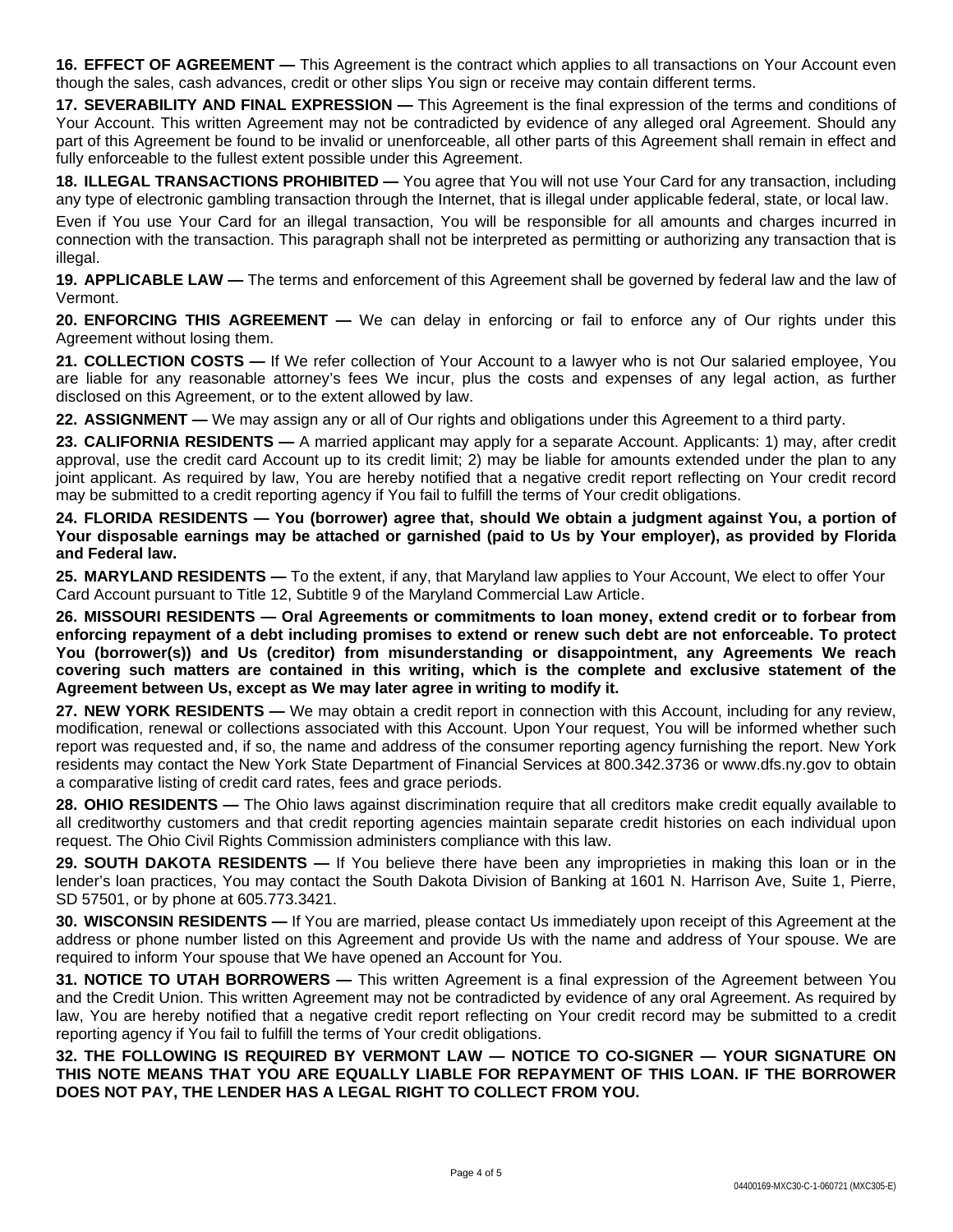## **Your Billing Rights: Keep this Document for Future Use**

This notice tells You about Your rights and Our responsibilities under the Fair Credit Billing Act.

## **What To Do If You Find A Mistake On Your Statement**

If You think there is an error on Your statement, write to Us at the address listed on Your statement.

In Your letter, give Us the following information:

- **Account information:** Your name and Account number.
- **Dollar amount:** The dollar amount of the suspected error.
- **Description of problem:** If You think there is an error on Your bill, describe what You believe is wrong and why You believe it is a mistake.

You must contact Us:

- Within 60 days after the error appeared on Your statement.
- At least three business days before an automated payment is scheduled, if You want to stop payment on the amount You think is wrong.

You must notify Us of any potential errors **in writing** or electronically. You may call Us, but if You do We are not required to investigate any potential errors and You may have to pay the amount in question.

### **What Will Happen After We Receive Your Letter**

When We receive Your letter, We must do two things:

- 1. Within 30 days of receiving Your letter, We must tell You that We received Your letter. We will also tell You if We have already corrected the error.
- 2. Within 90 days of receiving Your letter, We must either correct the error or explain to You why We believe the bill is correct.

While We investigate whether or not there has been an error:

- We cannot try to collect the amount in question, or report You as delinquent on that amount.
- The charge in question may remain on Your statement, and We may continue to charge You interest on that amount.
- While You do not have to pay the amount in question, You are responsible for the remainder of Your balance.
- We can apply any unpaid amount against Your credit limit.

After We finish Our investigation, one of two things will happen:

- **If We made a mistake:** You will not have to pay the amount in question or any interest or other fees related to that amount.
- **If We do not believe there was a mistake:** You will have to pay the amount in question, along with applicable interest and fees. We will send You a statement of the amount You owe and the date payment is due. We may then report You as delinquent if You do not pay the amount We think You owe.

If You receive Our explanation but still believe Your bill is wrong, You must write to Us within **10 days** telling Us that You still refuse to pay. If You do so, We cannot report You as delinquent without also reporting that You are questioning Your bill. We must tell You the name of anyone to whom We reported You as delinquent, and We must let those organizations know when the matter has been settled between Us.

If We do not follow all of the rules above, You do not have to pay the first \$50 of the amount You question even if Your bill is correct.

### **Your Rights if You Are Dissatisfied With Your Credit Card Purchases**

If You are dissatisfied with the goods or services that You have purchased with Your credit card, and You have tried in good faith to correct the problem with the merchant, You may have the right not to pay the remaining amount due on the purchase.

To use this right, all of the following must be true:

- 1. The purchase must have been made in Your home state or within 100 miles of Your current mailing address, and the purchase price must have been more than \$50. (Note: Neither of these are necessary if Your purchase was based on an advertisement We mailed to You, or if We own the company that sold You the goods or services.)
- 2. You must have used Your credit card for the purchase. Purchases made with cash advances from an ATM or with a check that accesses Your credit card Account do not qualify.
- 3. You must not yet have fully paid for the purchase.

If all of the criteria above are met and You are still dissatisfied with the purchase, contact Us **in writing** or electronically at the address listed on Your statement.

While We investigate, the same rules apply to the disputed amount as discussed above. After We finish Our investigation, We will tell You Our decision. At that point, if We think You owe an amount and You do not pay, We may report You as delinquent.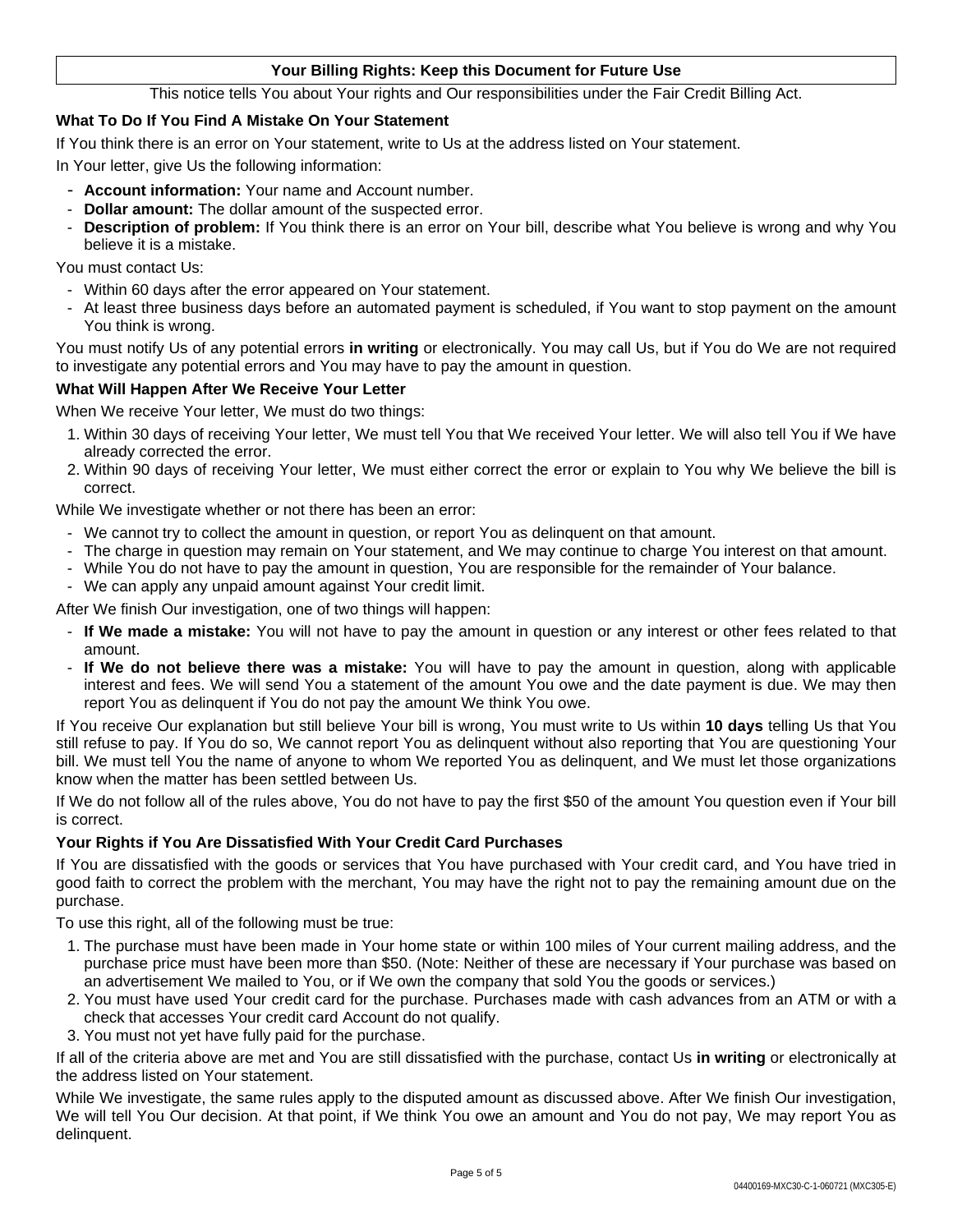

**CREDIT CARD ACCOUNT OPENING DISCLOSURE**



# **VERMONT PLATINUM CREDIT CARD**

This Disclosure is incorporated into and becomes part of Your LOANLINER® Consumer Credit Card Agreement & Disclosure. Please keep this attached to Your LOANLINER Consumer Credit Card Agreement & Disclosure.

| <b>Interest Rates and Interest Charges</b>                                   |                                                                                                                                                                                                                                                                                               |
|------------------------------------------------------------------------------|-----------------------------------------------------------------------------------------------------------------------------------------------------------------------------------------------------------------------------------------------------------------------------------------------|
| Annual Percentage Rate (APR) for<br><b>Purchases</b>                         | <b>Vermont Based Rate</b><br>6.75%                                                                                                                                                                                                                                                            |
|                                                                              | This APR will vary with the market based on the Prime Rate.                                                                                                                                                                                                                                   |
|                                                                              | <b>Standard Rate</b><br>10.75%                                                                                                                                                                                                                                                                |
|                                                                              | This APR will vary with the market based on the Prime Rate.                                                                                                                                                                                                                                   |
| <b>APR for Balance Transfers</b>                                             | 6.75%<br>This APR will vary with the market based on the Prime Rate.                                                                                                                                                                                                                          |
| <b>APR for Cash Advances</b>                                                 | 10.75%<br>This APR will vary with the market based on the Prime Rate.                                                                                                                                                                                                                         |
| <b>Penalty APR and When it Applies</b>                                       | <b>None</b>                                                                                                                                                                                                                                                                                   |
| <b>Paying Interest</b>                                                       | Your due date is at least 25 days after the close of each billing cycle. We will<br>not charge You any interest on purchases if You pay Your entire balance by<br>the due date each month. We will begin charging interest on cash advances<br>and balance transfers on the transaction date. |
| <b>Minimum Interest Charge</b>                                               | <b>None</b>                                                                                                                                                                                                                                                                                   |
| For Credit Card Tips from the<br><b>Consumer Financial Protection Bureau</b> | To learn more about factors to consider when applying for or using a<br>credit card, visit the website of the Consumer Financial Protection<br>Bureau at http://www.consumerfinance.gov/learnmore.                                                                                            |
| <b>Fees</b>                                                                  |                                                                                                                                                                                                                                                                                               |
| <b>Annual Fee</b><br>- Annual Fee                                            | <b>None</b>                                                                                                                                                                                                                                                                                   |
| <b>Transaction Fees</b>                                                      |                                                                                                                                                                                                                                                                                               |
| - Balance Transfer Fee                                                       | <b>None</b>                                                                                                                                                                                                                                                                                   |
| - Cash Advance Fee<br>- Foreign Transaction Fee                              | <b>None</b><br><b>1.00%</b> of each transaction in U.S. dollars                                                                                                                                                                                                                               |
| <b>Penalty Fees</b><br>- Late Payment Fee                                    | Up to \$20.00                                                                                                                                                                                                                                                                                 |

## **How We Will Calculate Your Balance:**

We use a method called "average daily balance (including new purchases)." See Your Account Agreement for more details.

# **Vermont Based Rate:**

The Vermont Based APR will apply to purchases identified by the merchant's processing code. This is contingent on how a merchant has set up their processing system and if they use a Vermont state code within their address for transactions processed by them.